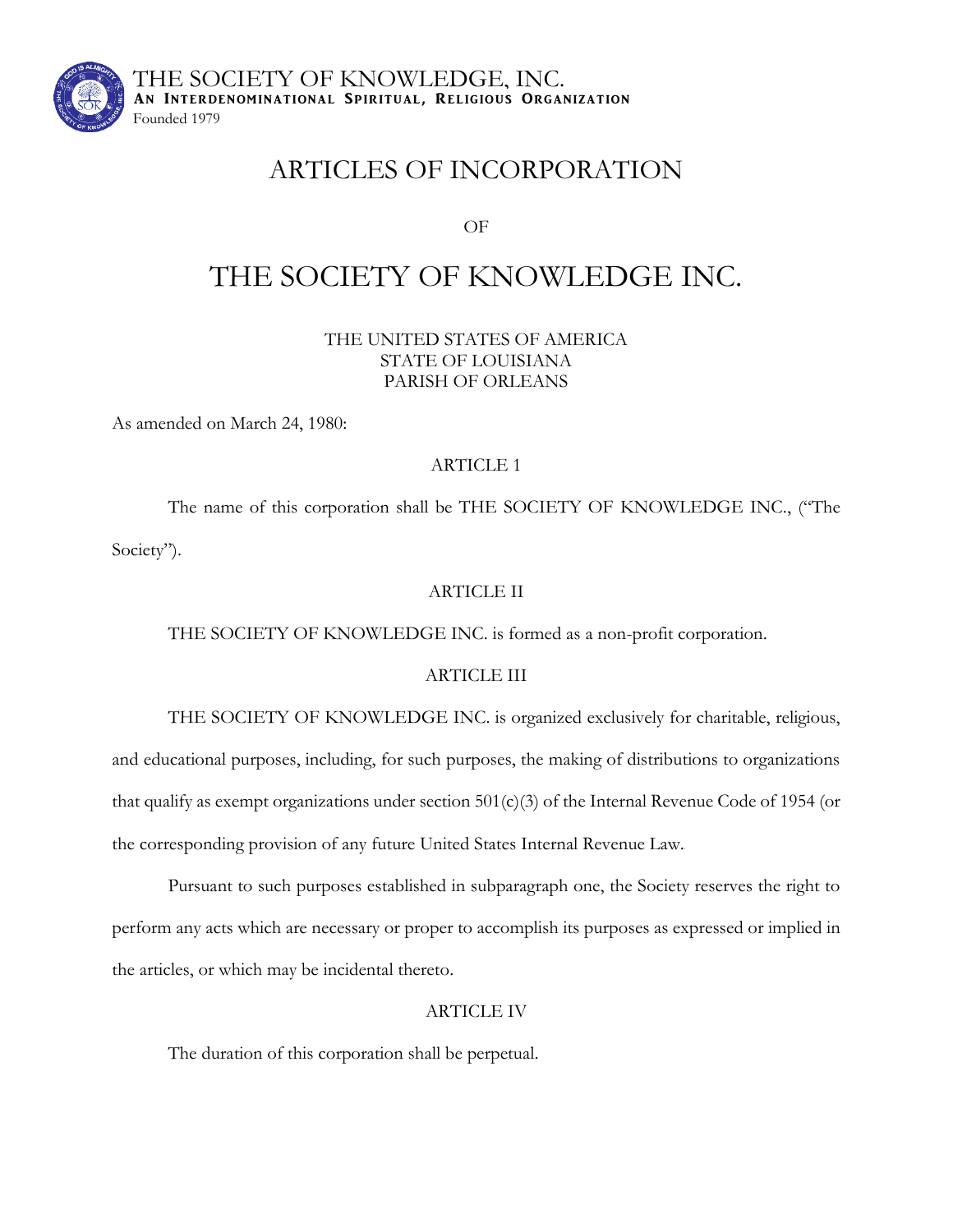Should this corporation be dissolved, the Board of Trustees shall, after paying or making provision for the payment of all the liabilities of the corporation, dispose of all of the assets of the corporation exclusively for the purposes of the corporation in such manner, or to such organization or organizations organized and operated exclusively for charitable, educational, or religious purposes as shall at the time qualify as an exempt organization or organizations under section  $501(c)(3)$  of the Internal Revenue Code of 1954 (or the corresponding provision of any future United States Internal Revenue Law), as the Board of Trustees shall determine. Any such assets not so disposed of shall be disposed of by the Court of Common Pleas of the county in which the principal office of the corporation is located, exclusively for such purposes or to such organization or organizations, as said court shall determine, which are organized and operated exclusively for such purposes.

#### ARTICLE V

THE SOCIETY OF KNOWLEDGE INC. shall maintain a center of knowledge. This center shall be the registered office of THE SOCIETY OF KNOWLEDGE INC. The center will be located at 2475 Canal Street, Suite 308, New Orleans, Louisiana 70119.

#### ARTICLE VI

THE SOCIETY OF KNOWLEDGE INC. shall have DANATUS N. KING, (2475 Canal Street, Suite 308, New Orleans, Louisiana 70119), as it's agent, incorporator and director. DANATUS N. KING shall act in these capacities for a life-long term. The future agents and directors of THE SOCIETY OF KNOWLEDGE INC. shall be appointed by DANATUS N. KING with the aid and guidance of GOD.

#### ARTICLE VII

THE SOCIETY OF KNOWLEDGE INC. is organized in whole on a non-stock basis.

Non-shareholding membership will be evidenced by certificates of membership as outlined in the by-laws of the corporation.